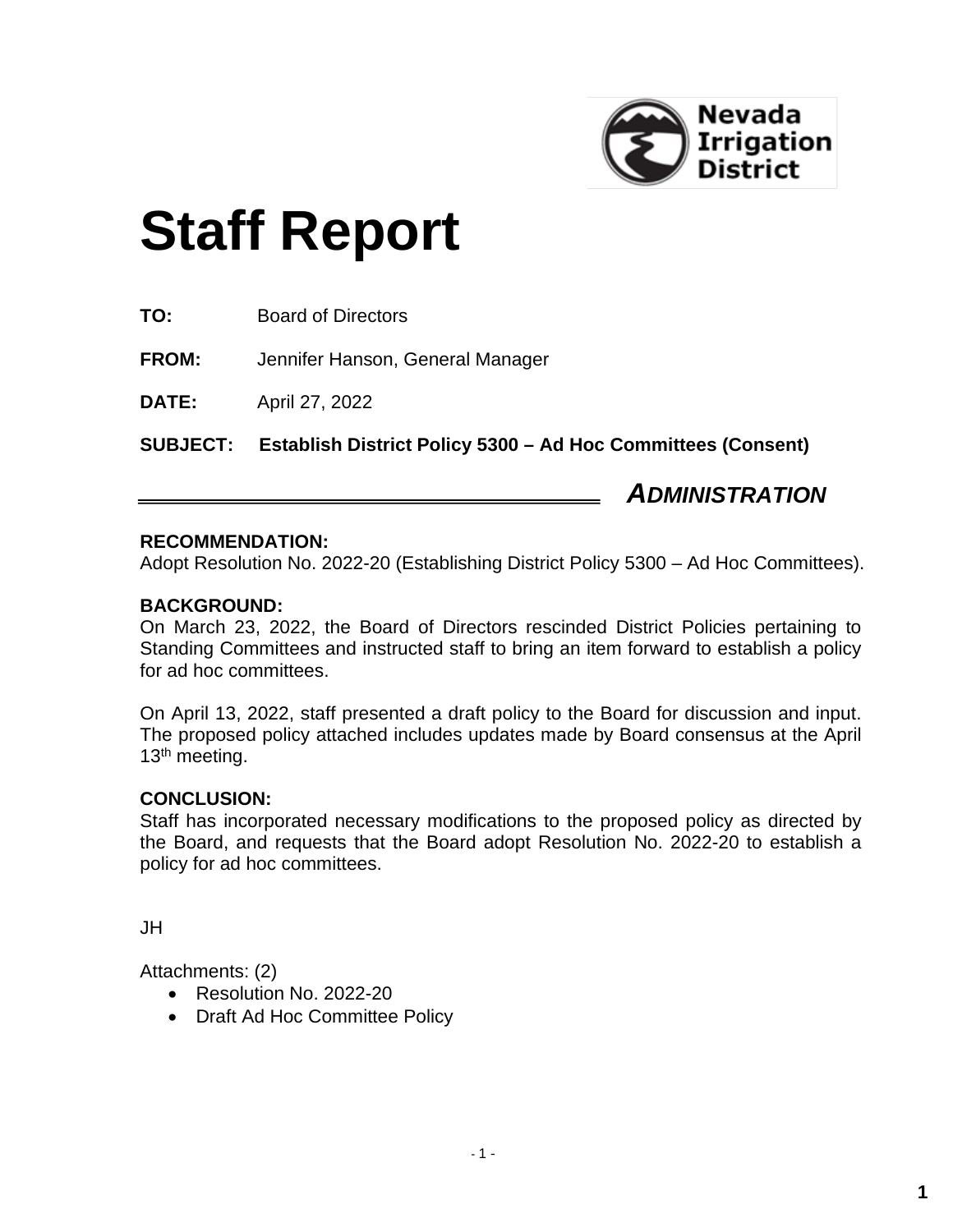## RESOLUTION NO. 2022-20

OF THE BOARD OF DIRECTORS OF THE NEVADA IRRIGATION DISTRICT

### **ESTABLISHING ADMINISTRATIVE POLICY – Ad Hoc Committees**

**WHEREAS**, the Nevada Irrigation District (the "District") intends to establish and revise, from time to time, administrative policies to guide the operations and management of the District; and

**WHEREAS,** at the discretion of the Board of Directors, ad hoc committees may be formed to address specific issues within the purview of District business; and

**WHEREAS,** creating a District policy pertaining to ad hoc committees is necessary to establish the process to follow and establish the roles and responsibilities of the District's ad hoc committees.

**NOW, THEREFORE, BE IT RESOLVED,** the Board of Directors of the Nevada Irrigation District hereby adopts the following policy as attached and shall be incorporated herein:

#5300 – Ad Hoc Committees

**BE IT FURTHER RESOLVED**, that the attached policy shall be incorporated into the District Policy Manual, and the Board Secretary is hereby authorized to assign and revise policy numbers and format and reformat the attached, as needed for an organized, comprehensive policy manual.

\* \* \* \* \*

**PASSED AND ADOPTED** by the Board of Directors of the Nevada Irrigation District at a regular meeting held on the  $27<sup>th</sup>$  day of April 2022 by the following vote:

| Directors: |
|------------|
| Directors: |
| Directors: |
| Directors: |
|            |

\_\_\_\_\_\_\_\_\_\_\_\_\_\_\_\_\_\_\_\_\_\_\_\_\_\_\_\_\_\_\_\_\_\_\_ President of the Board of Directors

Attest:

\_\_\_\_\_\_\_\_\_\_\_\_\_\_\_\_\_\_\_\_\_\_\_\_\_\_\_\_\_\_\_\_\_\_\_ Secretary to the Board of Directors